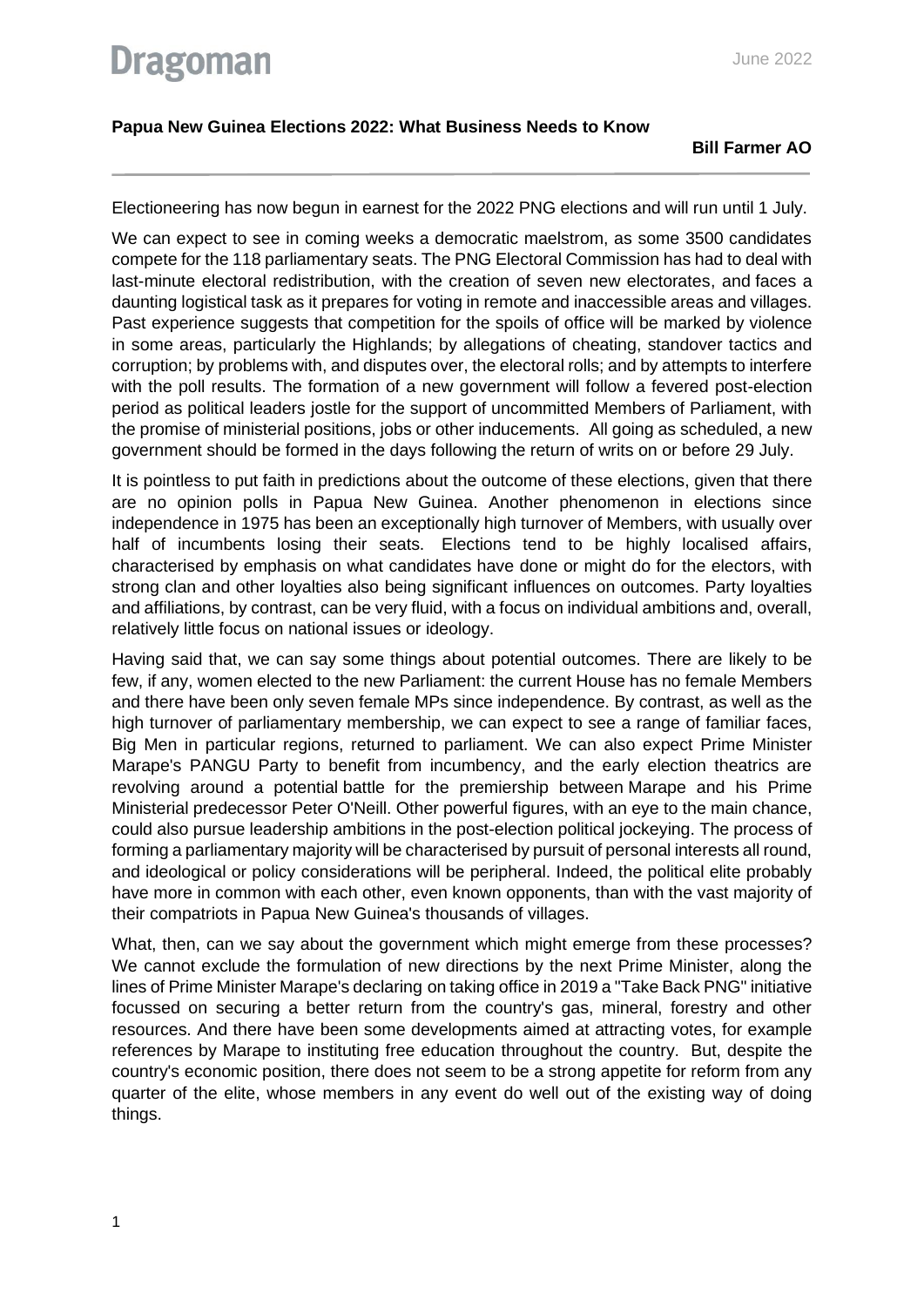## **Dragoman**

The new government will face a number of difficult issues as the five-year parliamentary term begins. There will be substantial implications for business as these issues are addressed, or if the new government repeats past performance in falling short of effective responses.

Perhaps foremost is the economy, and a range of issues with direct consequences for business. The government has experienced a serious decline in its revenues, to a point where the multilateral banks would normally question a government's capacity to run a state. A downward trend in revenue:GDP ratios reflects declining aid volumes and a reducing share of benefits accruing to government revenues from resource exploitation. The latter phenomenon has arisen in part from government approaches to taking equity in some resource projects. The country of course remains highly prospective, there is emerging interest by resource companies like FFI, and government has been keen in recent months to move towards announcements of new or resumed resources projects. However, future policy approaches would need resetting to bring about a longer-term amelioration of the unsatisfactory revenue return.

Overall, the revenue crisis has seen serious erosion of funding for basic services in health and education, and a performance of COVID vaccine roll-out among the worst in the world [and certainly the worst in the South pacific]. A positive has been the Australian Government's extension of budget support loans to PNG, \$A600 million this year at low interest rates, and this process can be expected to continue when the new government prepares its budgets. Yet, serious as these issues have been, revenue challenges will be exacerbated by the end of the decade, as the Ok Tedi mine closes by 2030 and a number of resource projects currently at the approval phase move into periods of tax relief based on their construction costs. It remains to be seen whether a new government will face up to the real need for reform or follow the path of least resistance, muddling through.

The poor governmental revenue position has major implications for businesses operating in PNG. Surveys show that two of the private sector's top concerns are crime and corruption, which among other things impose high security and other costs and expose businesses to unequal competition with unscrupulous competitors. Making any advance in tackling these issues would require both political will and effective resourcing of the police and other potential anti-corruption bodies. Although the Marape government has established an anticorruption commission, it has not yet begun operations, and there are well over a dozen unresolved allegations of major corruption, many of these alleging involvement by senior political figures. The national police force itself is widely regarded as being involved in corrupt and criminal practices, has not grown in relation to total population growth, and is seriously under-funded. The incoming government's approaches to these issues will be a major focus of business concern.

Other issues highlighted by business as impediments to their operations include the persistent over-valuation of the Kina and the continuation of foreign exchange rationing, both of which have negative consequences for purchase of imported inputs and repatriation of dividends. The likely overall lack of appetite for reform may well see a continuation of these unhelpful policies. It is also hard to be optimistic about the potential for substantial reform or initiatives in dealing with other issues imposing costs and difficulties on business, including skills shortages, public service degradation and what can seem capricious interpretations of tax and other law.